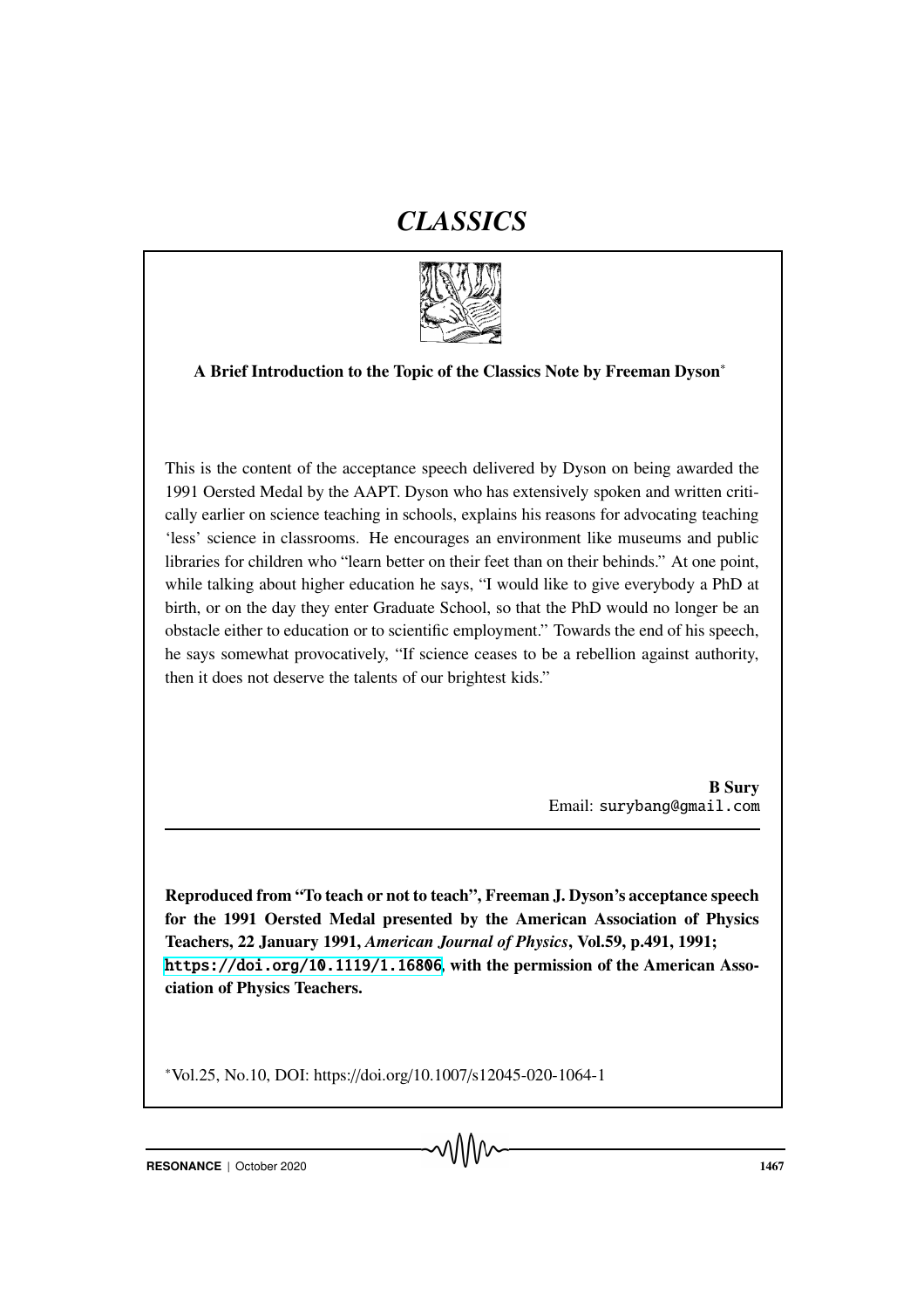# "To teach or not to teach," Freeman J. Dyson's acceptance speech for the 1991 Oersted Medal presented by the American Association of Physics Teachers, 22 January 1991

Freeman J. Dyson

Institute for Advanced Study, Princeton, New Jersey 08540 (22 January 1991)

## I. THE VIEW FROM ENGLAND

Thank you, not only for the medal, but for the invitation to come to your meeting and learn about all the fine things the AAPT is doing. Your meeting is far more lively than most of the meetings I go to.<br>I find it absurd that I should have been chosen to receive

this honor. The Oersted was one medal that I was sure I would never get. When I look around, among all my friends there is nobody who does less teaching than I do. There is<br>nobody who deserves this medal less than I do. I was glad to see that you gave a Distinguished Service Citation this<br>afternoon to Yvette van Hise. She earned it the hard way, by actually teaching. If there were any justice in this world,<br>she should have been standing here in my place. I hope one day she will. I have not taught a serious physics course for<br>15 years. I have not had a job with a regular teaching load For years. That the float and a job with a regular teaching load<br>for 35 years. I have been leading a care-free parasitic life, or<br>more accurately a saprophytic life, for all these years, while you in the audience have been laboring in the classroom. A parasite is somebody who feeds on the living, while a saprophyte is somebody who feeds on the dead. At the Institute for Advanced Study where I work, we live on money given to the Institute by Louis Bamberger and Mrs. Fuld 60 years<br>ago. We are saprophytes rather than parasites. Whatever teaching we may do is done voluntarily, without the unpleasantnesses of setting exams and assigning grades.<br>Standing here in front of an audience of real teachers, I am overcome by feelings of humility. Humility is not usually my strong suit. But today I am genuinely grateful and genuinely humble.

I feel humble, not only because I have done little teaching myself, but also because I have on various occasions<br>pontificated about education, taking a negative view of the educational establishment. In spite of my critical attitude<br>toward teaching, you have honored me with your medal. So I will try to explain honestly why I am critical of the educational enterprise, and why I nevertheless deeply respect the individual teachers who are engaged in it.<br>A year and a half ago, I gave an after-dinner talk at Yale

University on the occasion of the 150th birthday of Josiah<br>Willard Gibbs.<sup>1</sup> Since I was talking in a relaxed mood at the end of a strenuous day, I took the opportunity to be pro-<br>vocative. I was trying to keep a tired and well-fed audience<br>from falling asleep. I said it was lucky that Willard Gibbs was not taught physics in school. I said the reason he did so well as a creative physicist was that he spent most of his classroom hours learning Latin. I was pricking the sacred cows of the science education establishment and challenging the accepted wisdom

After I came back to Princeton from Yale, my friend the physicist Chiara Nappi gave me the text of a different talk<br>about science education. Her talk was published in abbrevi-<br>ated form in the May 1990 issue of Physics Today.<sup>2</sup> I rec-

491 Am. J. Phys., Vol. 59, No. 6, June 1991 ommend that anybody who has not already read Nappi's statement should read it. It is full of good sense, and it is<br>saying things that had not been said before. I myself found Nappi's statement completely convincing. Everything she<br>says in the statement is true. There is only one little problem. The things Nappi says in her statement are diametrically opposite to the things I said in my talk at Yale. She says the kids need to be taught more science in schools. I<br>said they need to be taught less. How can we both be right?

My task this afternoon is to explain how it can happen<br>that two opposite statements can both be true. The key to the explanation is Niels Bohr's principle of complementarity, which Bohr liked to apply to situations in ethics and philosophy as well as in physics. Complementarity says<br>that nature is too subtle to be described from any single point of view. To obtain an adequate description, you have<br>to look at things from several points of view, even though the different viewpoints are incompatible and cannot be<br>viewed simultaneously. Statements that are true when seen from one point of view may be false when seen from another. There is no logical contradiction here, because the behavior of the object you are observing changes as you<br>change your point of view. Here is a quotation from Niels Bohr himself:

'In the Institute in Copenhagen, we used often to comfort ourselves with jokes, among them the old saying of the<br>two kinds of truth. To the one kind belong statements so simple and clear that the opposite assertion obviously<br>could not be defended. The other kind, the so-called "deep truths," are statements in which the opposite also contains deep truth."

The minds of children, and the interactions between children and teachers, are subtle and dynamic enough so that deep truth can be expected to prevail. We may be sur-<br>prised by Bohr's assertion that the principle of complementarity applies to an object as simple as an electron. We have no reason to be surprised by the discovery that the principle applies to something as complicated as a child. I propose<br>now to put my Yale talk and Nappi's article side by side, to see how they can both be true.

Chiara Nappi and I are both immigrants in America, she<br>from Italy, I from England. Both of us base our arguments on childhood experiences that we brought from our homelands. It is not surprising that the viewpoints of an Italian child and an English child are complementary. You cannot look through Italian and English eyes simultaneously. Here, first, is my view of science education, seen through English eyes.

Throughout the 19th century and the first quarter of the 20th, very little science was taught in English schools. This began to change in the 1920's and 1930's. Various committees of learned men declared that the English were a nation of scientific illiterates and that something had to be done about it. What had to be done, of course, was to push Latin

#### Awards

491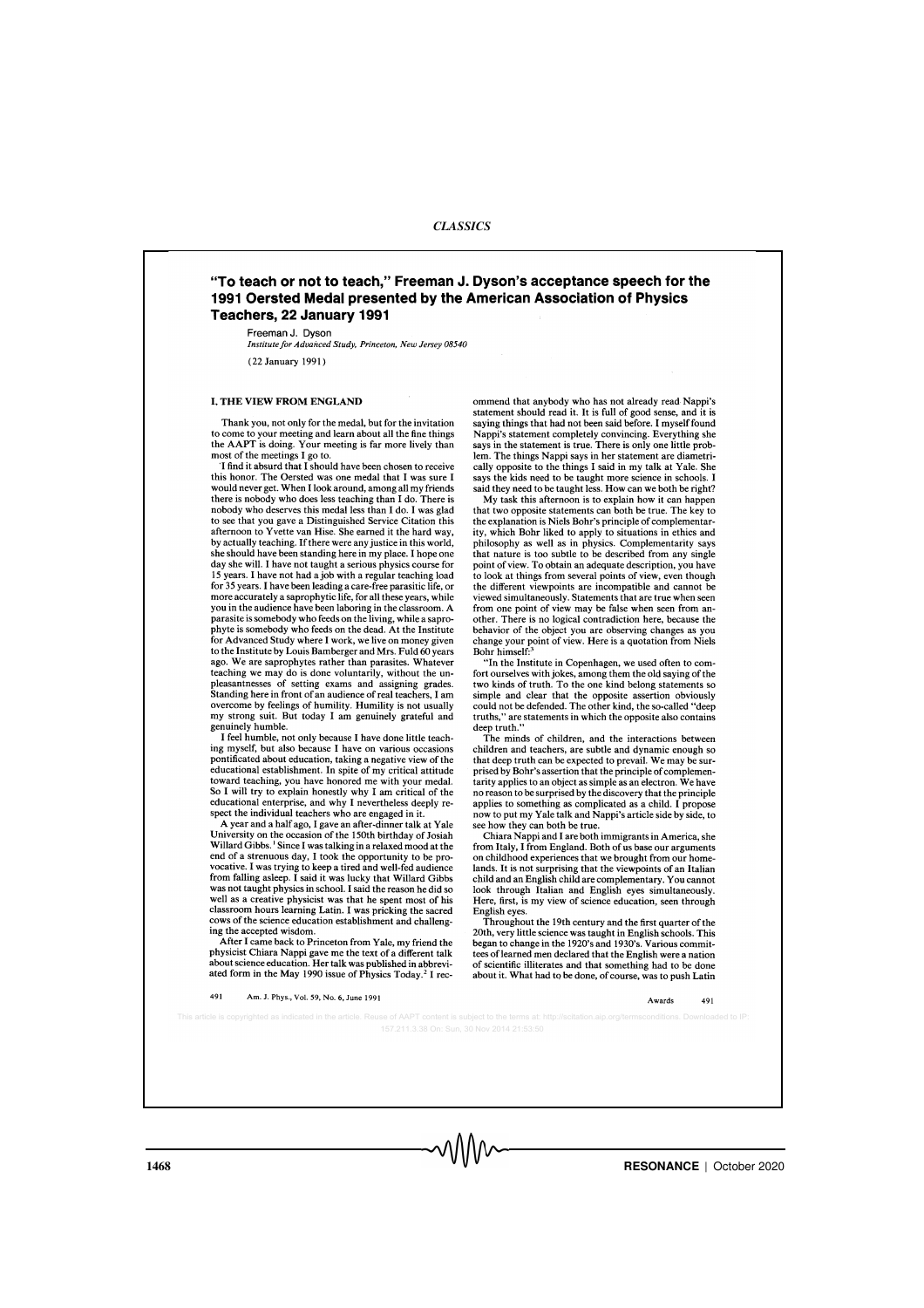and Greek out of the schools and bring in science. I was and Orean I was half-way through high school the war<br>lucky. When I was half-way through high school the war<br>began and the system began to fall apart. In my last year of<br>high school I spent a total of 7 hours a week in clas After the war was over, the teachers came back and the system was tightened up, and now nobody dreams any<br>more of spending 7 hours a week in class. Now the kids are<br>kept chained to their desks and are pumped full of predigested science, just as they are in America

If you look back and see what effect the reform of the in you can conce in England, you can<br>see that the effect was substantial. All through the 19th<br>see that the effect was substantial. All through the 19th century and well into the 20th, so long as the schools were<br>heavily concentrated on Latin and Greek, England produced an amazing number of first-rate scientists, Darwin,<br>Faraday, Maxwell, Joule, Kelvin, Dirac, Crick, and so on. You don't need to count up the number of Nobel Prizes to prove that England was doing well. It is more difficult to make an objective assessment of science in England during<br>the later period, beginning about 1950, since all young scientists have had to go through O levels and A levels,<br>which are the English jargon words for a formal scientific when a c un Lugarian jargon words for hypothesis are good,<br>but I see only one, Stephen Hawking, that I would put in<br>the same class with Maxwell and Dirac. Somehow or other, the shift in the schools from Latin and Greek to physics and chemistry has been successful in keeping the most original minds away from science.

We all know that the decisive years for turning young minds away from science are the years before they reach minus away in our science are the years before they reach<br>high school. The damage is mostly done in elementary and<br>middle schools. Again, I use my own experience to show<br>how apparently unfavorable circumstances may lead to years from 8 to 12 at an establishment known in England as<br>a Prep School, which corresponds roughly to what we call in America a Middle School. The school did not teach any<br>science. The wave of reform, which by that time had begun to introduce serious science teaching into the high schools,<br>had not yet penetrated down to the Prep Schools. At the had not yellow the dealer all taught the classical 19th-century<br>Prep School we were still taught the classical 19th-century<br>curriculum, lots of Latin, a good deal of mathematics, no<br>science. The school was similar to that novel Nicholas Nickleby. The headmaster was a sadist who reserved for himself the pleasure of teaching Latin to the upper forms. His method of teaching was to keep a riding<br>whip handy and apply it zealously to anybody who made mistakes in grammar. Since I was rather good at Latin missions in grammar. J mostly escaped the whip. So far as I was concerned, the cruelty of the headmaster was less oppressive than the brutality of the boys. The boys were at their most<br>barbarous age, and they redressed the balance of injustice by torturing those who had escaped whipping. Their favor-<br>ite instrument of torture, sandpaper applied to the face or to other tender areas of skin, was more to be feared than the headmaster's whip.

So it happened that I belonged to a small minority of So in appenent unar 1 betoniged to a sinal miniority or<br>boys who were lacking in physical strength and athletic<br>prowess, interested in other things besides football, and<br>squeezed between the twin oppressions of whip and sa

Am. J. Phys., Vol. 59, No. 6, June 1991

tuals, later and in another country to be known as nerds, do to defend ourselves? We found our refuge in a territory that was equally inaccessible to our Latin-obsessed headmaster and to our football-obsessed school mates. We found our and co our rootom-rootsseed sensor reality. The reduce in science. With no help from the school authorities, we founded a Science Society. As a persecuted minority we kept a low profile. We held our meetings quietly and in spicuously. We couldn't do any real experiments. All we<br>could do was share books and explain to each other what we didn't understand. But we learned a lot. Above all, we learned those lessons that can never be taught by formal courses of instruction, that science is a conspiracy of brains against ignorance, that science is a revenge of victims equinst oppressors, that science is a territory of freedom<br>and friendship in the midst of tyranny and hatred.

Perhaps my experience in that Prep School between the<br>ages of 8 and 12 was not exceptional. Perhaps there were<br>others in similar circumstances who found in science a beacon of freedom and hope. Perhaps that is why, during all those years when the schools were teaching Latin and<br>Greek and totally neglecting science, England produced so few great classical scholars and so many great scientists.

## **IL THE VIEW FROM ITALY**

That is enough about England. Now let us hear what Nappi<sup>2</sup> has to say about the teaching of science in Italy.

"The approach in Europe is more systematic and steady<br>in math and science, as in all other subjects. Students start studying math and science at an earlier age and proceed<br>through high school at a more relaxed pace. In the lower andes, while basic math and problem-solving skills are<br>mastered, concepts of higher-order mathematics are also introduced. In high school, there are no crash courses. For example, most American high school students study algecample, most character and any according term intensively for a whole year, with daily classes on the subject, only to drop it the following year to concentrate on another subject, such as geometry, for another intense ful over several years. Likewise, the physics that American students are supposed to learn in a year is spread over three or four years in Europe. Concepts in math and science need<br>to be assimilated, and that takes time. European high school students study physics, chemistry, biology and<br>mathematics every year. The amount that they study varies maintained the property year.<br>
from one type of high school to another, but they all must<br>
take these subjects every year.<br>
"The point I want to make is the following: (here, Nappi

This her message in italics). If courses are unnecessarily<br>tough, and moreover optional, students do tend to opt out. The teenage years are particularly critical. Boys and girls<br>undergo so many physical and emotional changes that it is unwise to place too much pressure on them then. It is the<br>time when gender roles and stereotypes really sink in. Espeend when grant deal of pressure of cally in the United States, there is a great deal of pressure<br>on girls to concentrate on being socially successful. It is<br>well known that these problems start in high school and<br>that ther girls' performances in math and science up to eighth grade. Further, girls in European high schools do seem to perform<br>better than their American counterparts. It is not that stebecome main than the relation of exist in Europe. They do.<br>However, in more structured educational systems like those in Europe, there is much less room for stereotypes to<br>have an effect. No matter how you envision your role in life,

#### Awards

492

RESONANCE | October 2020 **1469** 15 **1469** 15 **1469** 15 **1469** 15 **1469** 

 $402$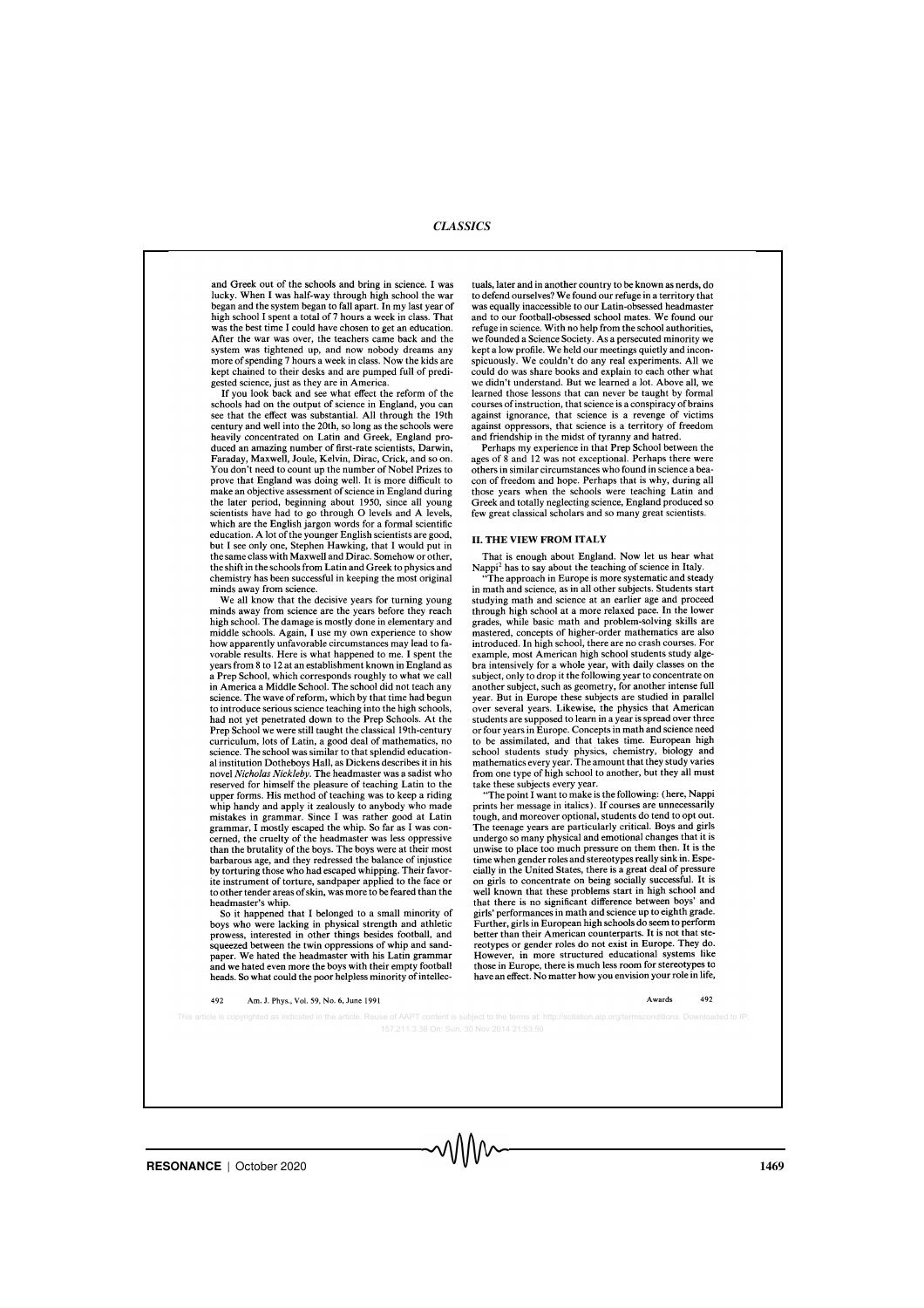you still need to know a required amount of math and science before you get out of high school. And because<br>courses are not made unnecessarily intense and demanding in European schools, all students can handle them better in European senools, an statement can have

"The American educational system is actually very se-<br>lective. It selects the very talented and self-motivated students, those who would do well in any system. It does not give a fair chance to the others; it simply neglects them. An educational approach based on difficult and elective courses tends to discriminate against lower-class children, who often do not have the supportive home environment<br>that would channel them toward math and science and help them through these subjects. In Italy the same curri-<br>culum is used all over the country. Children of the same age study the same topics in all subjects at about the same time.<br>The Italian system has proved to be a powerful social equalizer. During the course of one generation, it has leveled enormous cultural differences between north and south, men and women. A national curriculum has the advantage that results do not depend too heavily on the particular geographical area, school district or even the teachers' level of competence.

"In conclusion, US students' performance in math and<br>science could be highly improved by a more systematic supproach to math and science teaching. One of the main<br>problems at the moment is that US schools start teaching math and science too late, and therefore much too fast,<br>with the result that teenagers are driven away from the optional math and science courses. This approach hurts<br>everyone, but its most serious impact is on women and minorities. A change would represent an important step<br>toward equality in education and society."

I application and society.<br>
I application and society.<br>
I application of the absorption of the example of the method<br>
down to a few abstreviated paragraphs. I hope that next<br>
year you might invite her to your meeting to sp came to the United States and everybody asked her how it<br>happened that she became a professional physicist in spite of being a woman. In Italy this question did not arise, because girls and boys alike were exposed to physics, whether For a proposed proposed proposed proposed by the proposed proposed attend to be women. To be a woman physicist in Italy is, as Nappi says, no big deal. Her message to the United States, based on her Italian experience, is that formal education in science can be effective and can reach children at all levels of society, provided only that it is begun early and continued steadily through 12 years of schooling. My message is the opposite. I am saying that I was lucky not to be taught much science in school, that formal instruction in science is counterproductive, that a heavy science curriculum turns of more kids than it turns on. I am saying that if you want to turn children into scientists you must let them experience science as an escape from tyranny and not as another form of tyranny.

How can Nappi and I both be right? Here we must go back to Niels Bohr and the lessons of complementarity. Nappi is right when she says that science, impartially imposed on children by a centralized educational authority, provided a powerful force working for social justice and equa-<br>lity of opportunity, as it is in Italy. I am right when I say<br>that a minority of children set free from the slavery of the class room, as we were in war-time England, will pursue<br>science with a passionate enthusiasm that a class of school-

Am. J. Phys., Vol. 59, No. 6, June 1991

trained examination passers cannot match. We can both be right, because we belong to different cultures and we are<br>speaking about different kinds of children. There is no such thing as a child in the abstract. There are only particular<br>children, all of them different. Nappi's prescriptions are sood for the great mass of children, mine are good for the<br>effitte. Hers are good for the law-abiding majority, mine are good for the rebels and outlaws. But it is not possible to divide children into a docile majority and a rebellious minority and deal with them separately. Each individual<br>child, like each individual electron, has complementary qualities of docility and rebelliousness. Each child needs both discipline and freedom. Discipline and freedom are. like position and momentum, complementary aspects of<br>education that are both essential. Somehow or other, teacheach and are boursely and the control of a tender of the rest have to supply both. That is the true vocation of a teacher, to start all the children learning with an equal dose of discipline, and then to know when it is ti impossible, vocation. That is why teachers deserve our deep respect.

## **III. THE PROBLEM OF THE Ph.D.**

I have been talking so far about elementary and high-I are veen amains to rain avoid the minimum of the audience are<br>teaching in colleges and universities. Most of what I said about schools applies also to higher education. The dilemmas that we encounter in the high schools reappear in a<br>similar form in colleges and graduate schools. We have<br>again a clash of cultures, with Nappi upholding the virtues of the traditional European Ph.D. system while I am trying to destroy it. And again, both of us are right. The virtues of the Ph.D. system are real. It was invented in Germany as a the Ph.D. system are real. It was invented in Germany as a<br>way of giving official status to young people who wished to<br>dedicate their lives to scholarly pursuits. The system<br>worked well in 19th-century Germany and made the enough to do genuinely original research, and intending to make careers in academic institutions. The system still<br>works well for the minority of students who are, like the German students of a century ago, budding Professors or<br>budding Nobel-prize winners. But the system does not statement of the majority of students in America today. A<br>work well for the majority of students in America today. A<br>recent article by Susan Coyle,<sup>4</sup> with the title "The Long<br>Haul to a Doctorate," explains why the system finished. The average student emerges at the end of the Ph.D. program, already middle aged, over-specialized, and poorly prepared for the world outside, almost unemploy-<br>able except in a narrow area of specialization. Large numbers of students for whom the program is inappro-<br>priate are trapped in it, because the Ph.D. has become a union card required for entry into the scientific job market.<br>I am personally acquainted with several cases of young people who became mentally deranged, not to speak of many more who became depressed and discouraged, their lives ruined by the tyranny of the Ph.D. system. It is no<br>wonder that most of the best and the brightest of our young people, including my own daughters, decided to stay out of the trap. And unfortunately, now that the Ph.D. has become a union card for scientists, staying out of the trap means staying out of the scientific profession.

#### Awards

493

493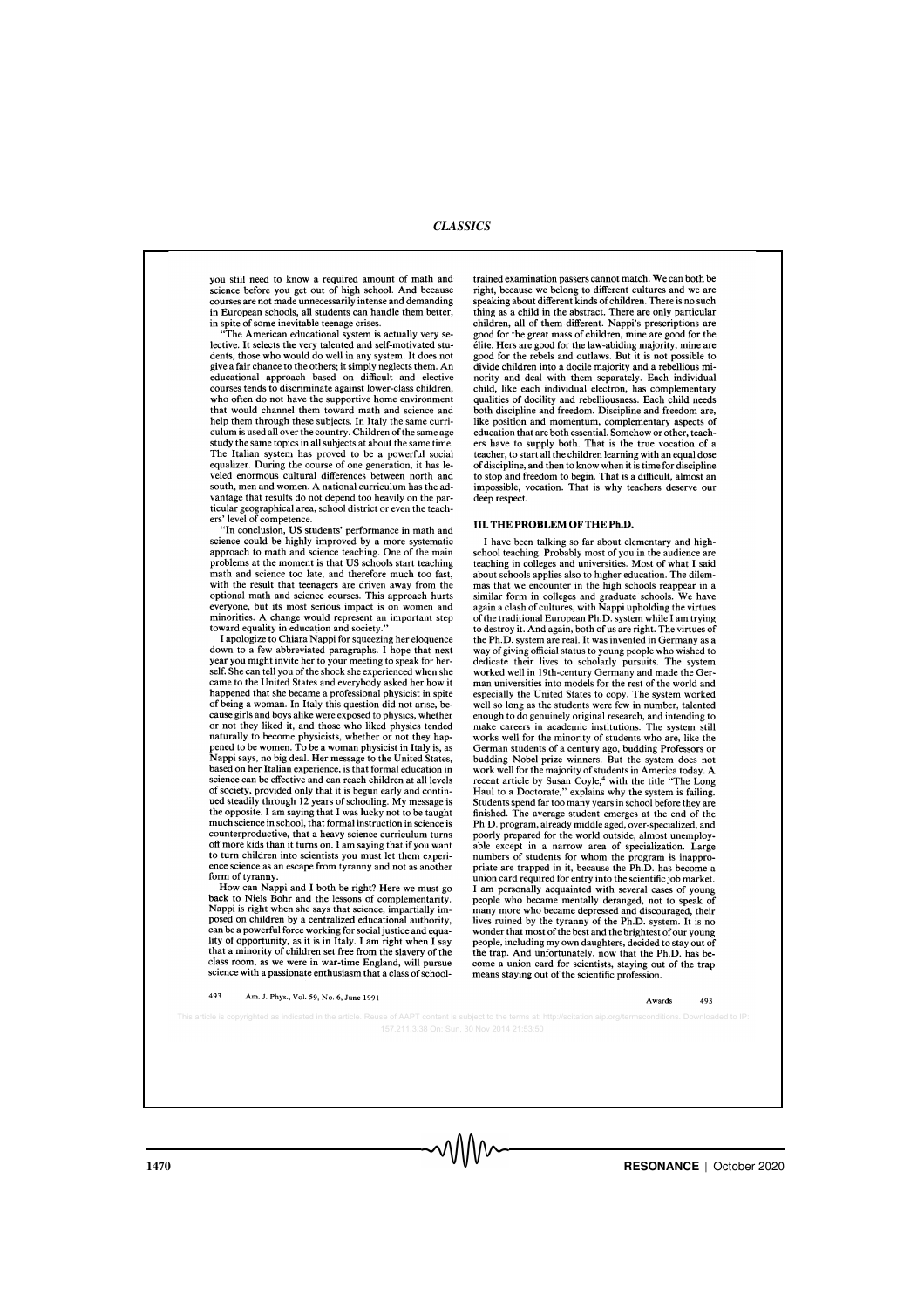I was lucky, growing up in England at a time when the The maximum are at the behind of the leading scientific Ph.D. was not yet obligatory. Many of the leading scientists in England, like the surgeons, took pride in calling themselves Mister rather than Doctor. Soon after I l Ph.D. system tightened its grip on England as it did earlier<br>on America. I have been fighting the system in America for 40 years, with absolutely no success. Nobody comes now to<br>40 years, with absolutely no success. Nobody comes now to<br>work at the Institute for Advanced Study, as George Kennan and I did in the good old days, with only a Bachelor's degree

Politicians and business leaders are wondering why American graduate schools are filled with foreign students and not with Americans. Susan Coyle<sup>4</sup> answers their ques tion "Getting a doctorate takes about seven years, followed by up to three years in a postdoctoral appointment. For students, this means more debt, less income and perhaps postponing the start of a family." For the rare spirits who are genuinely in love with science, a seven-year yow of poverty may not be a deterrent. For ordinary bright Americans who are choosing a career, the deterrent is strong<br>enough to keep most of them out of science.

What can we do to limit the damage that the Ph.D. syswhat can we do to finit the damage that the Ph.D. system is doing to our young people? Our problem is in many<br>ways similar to a problem that existed in England a<br>hundred years ago. At that time in England, the Math-<br>ematic of mathematical education. The Tripos was an absurd and artificial contest that gave the students no exposure to<br>modern mathematical ideas and little incentive to try their hand at research. The Tripos system, in the opinion of my<br>teacher Professor G. H. Hardy, set back the progress of<br>mathematics in England by about a century. When Hardy came to Cambridge as a young radical, he decided that the<br>only way to save English mathematics was to abolish the Tripos completely. But he soon found out that his attempts to abolish the Tripos united against him all the vested interto about the Tripos united against min an the vested inter-<br>ests of Cambridge, with the result that even modest reform<br>of the system was stymied. Hardy then changed his tactics. Instead of trying to abolish the Tripos, he started a campaign to trivialize it. Trivializing the Tripos meant making it so easy that students could get it out of the way and still<br>have time to go on and learn some real mathematics. The decisive step was to forbid any public announcement of the Tripos order of merit, so that the students were no longer competing like race horses for the position of Senior Wrangler. The tactic of trivialization achieved most of Hardy's objectives, although Hardy himself remained sorry that the Tripos virus remained alive in attenuated form. He remained to the end of his life an abolitionist.<br>I am saying that the Ph.D. system is distorting and dam-

aging American science today, just as badly as the old Tripos was distorting English mathematics a hundred years pos was usually engines a numerator and an expected and a set and to recognize that abolition is politically impossible. Too many vested interests are entrenched in the system. The best we can hope for is to trivialize the they enter Graduate school, so that the Ph.D. would no<br>longer be an obstacle either to education or to scientific employment. If such a rational solution of the problem is<br>judged to be too radical, we could envisage a compromise solution in which the time required to obtain a Ph.D. is<br>drastically shortened. At the very least, we could make sitting through graduate courses and writing a thesis alternative options, instead of requiring every student to do

Am. J. Phys., Vol. 59, No. 6, June 1991

both. The time it would take to finish the degree would then be roughly cut in half, and the damage to the students re-<br>duced in proportion. Some students need formal course<br>work. Others do not. Some students are capable of signifi-<br>cant original research. Others are not. It is crue structive to force them all into the same mold. My favorite<br>poet, William Blake, told us 200 years ago: "One law for<br>the lion and ox is oppression." Even worse than one law for<br>the lion and ox is the attempt of Doctor More Wells' story to chop both lion and ox by plastic surgery into<br>a tortured semblance of human beings. Sometimes, when I am visiting graduate schools of physics and listening to the<br>heart-rending complaints of the students, I am unhappily reminded of Doctor Moreau's Island.

Please forgive me for talking frankly. I am perhaps exaggerating the miseries of our graduate students. But I do not<br>think I am exaggerating the harm that the Ph.D. system is think I am exaggerating the harm that the Ph.D. system is<br>doing to the pursuit of science in this country. Drastic<br>changes are bound to come. If you do not like my proposals, please go home and think of something better.

#### **IV. BACK TO SCHOOL**

That is all I have to say about higher education. I now Figure is an 1 marc to say about agency education. Which most of the experts<br>agree is at the root of our difficulties. I have said that our children need both Nappi's suggested remedies and mine. So then, you may ask, what am I asking the educational establishment to do? Am I suggesting that we give to each child, or to each teacher, or to each school, or to each district, the choice of learning in a structured Italian-style environment or of running wild and free? Is it possible in<br>the real world of 1991 to offer such a choice? My answer to these questions again goes back to the experiences of my childhood.

I learned very little science, except for mathematics, in school, but I learned a lot of science in other ways. I learned mostly from two sources, books and museums. The enormous advantage of books and museums is that a child comes to them freely, not under compulsion. Even if a child is forced to visit a museum as a member of a supervised<br>group, there is a lot of running around and it is not as bad as sitting in class. Most of the children one sees, either in public libraries or in museums, seem to be enjoying themselves. For the interaction of the commendation to people in charge of science<br>So my first recommendation to people in charge of science<br>education is, more money for public libraries and mu-<br>seums. Public libraries and museums oug Nappi's regular classroom instruction, an alternative for<br>children who learn better on their feet than on their bebinds. I was delighted to learn yesterday at the meetings,<br>from Marjorie Bardeen, about the program to bring Junior<br>High School kids to talk with scientists at Fermilab, and Fight School Kids to talk with scientists at Ferninao, and<br>from Jorge Flores Valdez about the new science museums<br>that are growing up in Mexico City.

that are given in the measured control of the exposed to laboratories and museums, children also need to be exposed to laboratories and computers. Here, again, the essential problem is to make sure that the exposure results<br>in attraction rather than repulsion. Being forced to chop up a frog in a laboratory is worse than being forced to learn the<br>periodic table of elements in a classroom. Children who exposure teater of venteriors in a cussosomic emitted with their own time,<br>with their own frogs. Children who enjoy optics or electronics should be given the materials to build microscopes or radios. If materials are available and children are given

#### Awards

 $404$ 

**RESONANCE** | October 2020 **1471 1471**